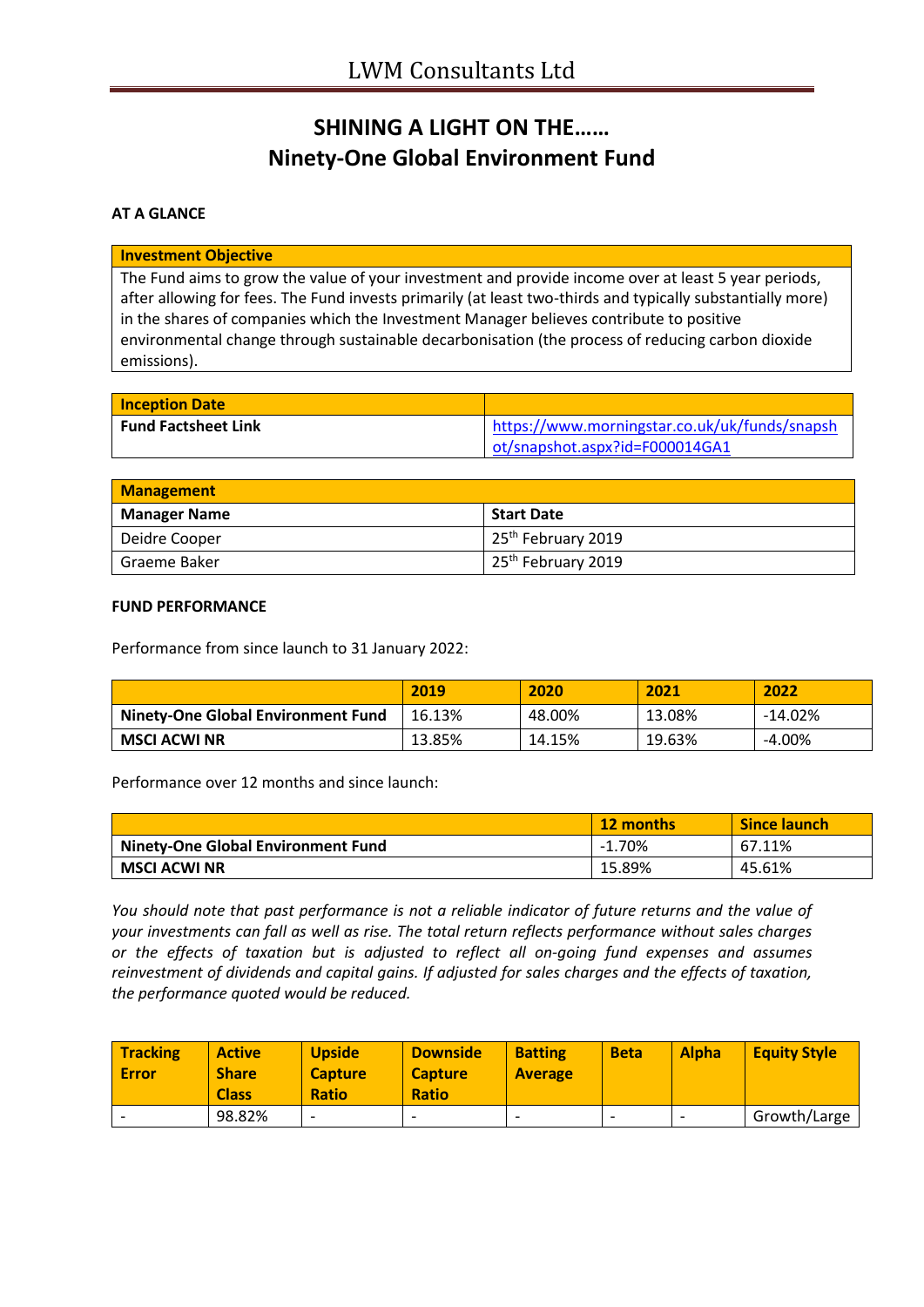# LWM Consultants Ltd

| <b>Volatility Measurements</b> |                          |
|--------------------------------|--------------------------|
| 3-Yr Std Dev (volatility)      | $\overline{\phantom{0}}$ |
| 3-Yr Mean Return (average)     | $\overline{\phantom{0}}$ |

| <b>Investment Style Details</b> |        |  |
|---------------------------------|--------|--|
| Giant                           | 9.64%  |  |
| Large                           | 77.03% |  |
| Medium                          | 6.51%  |  |
| Small                           | 5.20%  |  |
| Micro                           | 0.00%  |  |

| Top 5 Holdings (24 holdings)     |                        |       |
|----------------------------------|------------------------|-------|
| NextEra Energy Inc               | <b>Utilities</b>       | 7.07% |
| Waste Management Inc             | Industrials            | 6.12% |
| Iberdrola SA                     | Utilities              | 5.47% |
| Zhejiang Sanhua Intelligent Cont | Industrials            | 5.28% |
| Novozymes A/S B                  | <b>Basic Materials</b> | 5.18% |

| Top 5 Sectors          |        |  |
|------------------------|--------|--|
| Industrials            | 37.60% |  |
| Technology             | 24.72% |  |
| <b>Utilities</b>       | 21.46% |  |
| <b>Basic Materials</b> | 10.53% |  |
| Consumer Cyclical      | 4.00%  |  |

| <b>Top 5 Regions</b> |        |
|----------------------|--------|
| US                   | 42.48% |
| China                | 13.26% |
| Denmark              | 12.83% |
| Spain                | 5.56%  |
| United Kingdom       | 5.26%  |

### **UPDATE….**

This is a strategy we have followed since it was launched. It is a highly focused strategy looking to capture decarbonisation opportunities by investing in best-in-class companies. They invest across renewable energy, electrification, and resource efficiency.

There is often a view that these are new companies and that this is the dot.com bubble repeating itself. The reality is that the companies they invest in have structural growth, sustainable returns and a competitive advantage.

They believe this sector has strong tailwinds, with trillions of dollars needing to be invested to achieve the targets set. The universe they can select from is 1200 companies and they look to hold a maximum of 25, so getting into the fund is hard.

2020 was good for the fund and this reflected an optimism that change would come. However, 2021 saw much of the enthusiasm drop back, especially with a disappointing COP26.